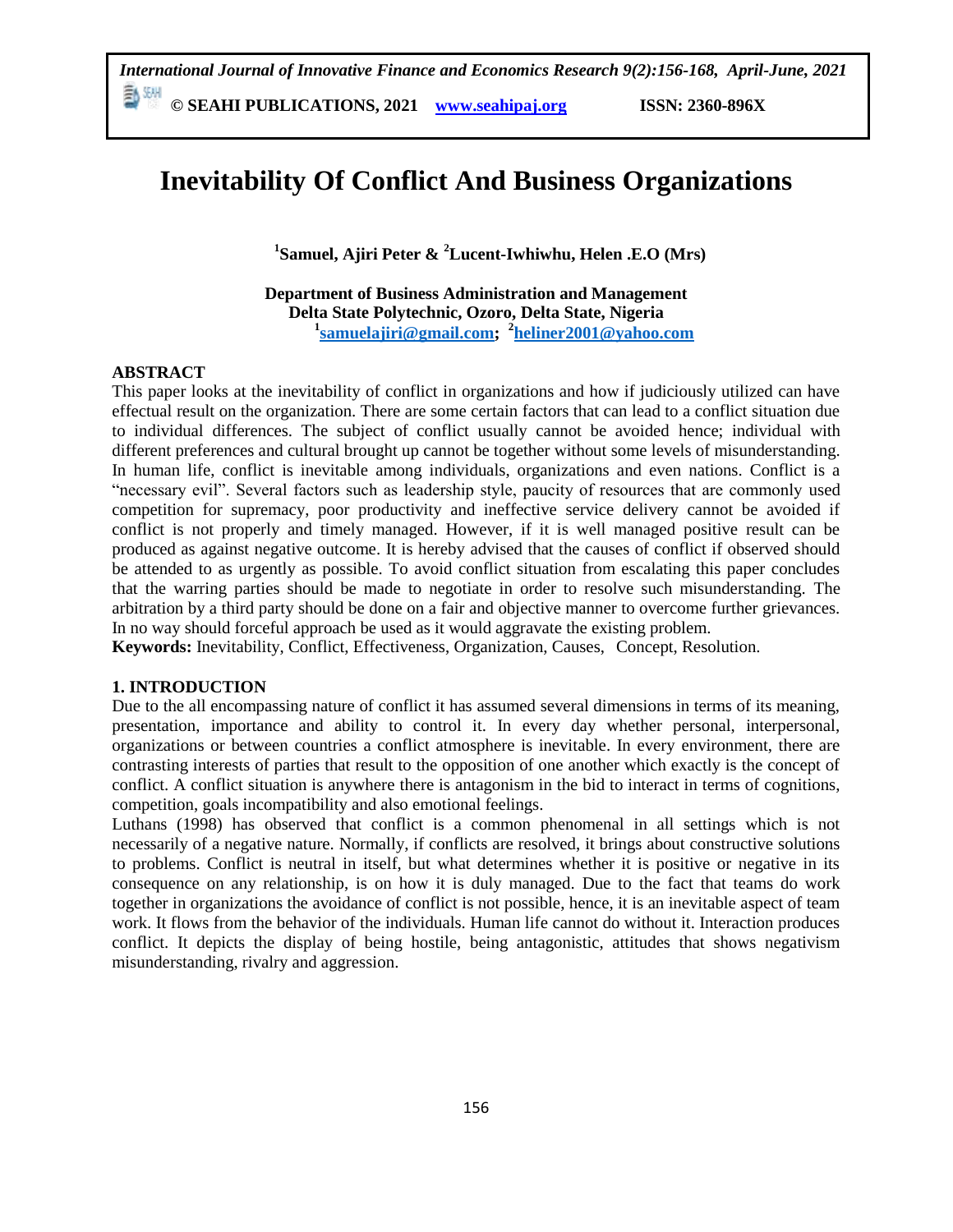#### **2.0 CONCEPTUAL REVIEW Conflict** Arugu  $\mathbb{R}$  Southern Soc. Sc.  $\mathbb{R}$  is strong soc. Sc.  $\mathbb{R}$  is strong soc. Sc. 8(1):1-11, 2020

Borisoff and Victor (1998), said it 2.0is very difficult to define conflict hence, it is not easy to come to a consensus about its definition. However, they said the easiest way to understand the term conflict is to have it theorized into situational, interactive and functional. These divide has it that the situational views conflict as an expression under certain situations. The second view of interactive asks the question "how is there conflict? What methods and mechanisms are used to express it?" The functional as the third view sees conflict as "why is there conflict? What purpose does it serve?" Furthermore, Leung (2010), had said that there is no one practical definition of conflict. Each person has an individual way of thinking and behaves differently from others in a similar situation, and so it could be said that conflict can affect everyone to a varying extent.

According to Leung (2009), a representative of the situational theory school defines conflict as a "situation which generates incorruptible goals or values among different parties". As opined by him, the situation determines conflict that arises from diverse conditions for example, the influence of a person and exogenous factors.

The interactive school as defined by Folger (1993) is that "the interaction of independent people who perceive incompatible goals and interference from each other in achieving goals". The theory has two critical words interdependence and perception. Interdependence is seen as such a situations whereby one party's future actions is dependent on another party's actions.

For the functionalist school, the representative was George Simmel, a sociologist in Germany in 1995, defined conflict as designed to resolve divergent views. This creates unity even if it requires one of the conflicting parties to bow. He further opined that, conflict serves a social aim and that reconciliation is achieved even at the detriment of one of the parties.

In a similar development, Tillett (1991) had said that conflict does not only come as a result of incompatibility of values or needs or when it shows up in action rather, it could be exhibited by the perception of one of the parties of its existence.

According to Beck (1979), conflict is defined, as the "difference between and among individuals". The differences are formed by the conflict itself such as discontentment in goals, reasons, ideas, values and motives. As observed by Hocker and Wilmot (1985), conflict is defined as an expressed struggle between at least two independent parties who perceive that goals, scarce resources or rewards are incompatible. In another view, Borisoff and Victor (1998) as well as Thomas (2005) defined conflict as a disagreement in opinions between people or groups due to difference in attitudes, beliefs, values or needs. Still looking at conflict from different perspectives; Appelbaum, Abdallah and Shapiro (1999) states that, conflict is a process of social interaction which involves a struggle over claims to resources, power and status, beliefs, preferences and desires.

Darling and Walker (2001), corroborated this belief by the organization in which he said, conflict is a natural phenomenon in a social relationship, it can nevertheless be managed within an organization.

However, different views are being held about conflict. Durkheim (cited in Sipova, 1989) considered conflict as an abnormal phenomenon as he used the term anomie or pathology in describing the nature of conflict.

In an unrelated development, many scholars have their views to the contrary. Part and Burgess (1921) and Simmel (1995) cited in Burton (1987) says every interaction or association, in their view is that conflict stands for solving and averting complete fission in order to build unified whole. However, Schellenberg (1996) had said that conflict is neither bad nor good, but that it is one of the essentials in the social life of human beings.

# **Organizational Conflict**

Organizational conflict can be defined as according to Lewis, French and Steane (1997) to mean, the consequence of boundaries arising within any organizational structure thereby, creating separate groups that would rather compete for the available scarce resources. They further asserted that conflict within an organization is inevitable.